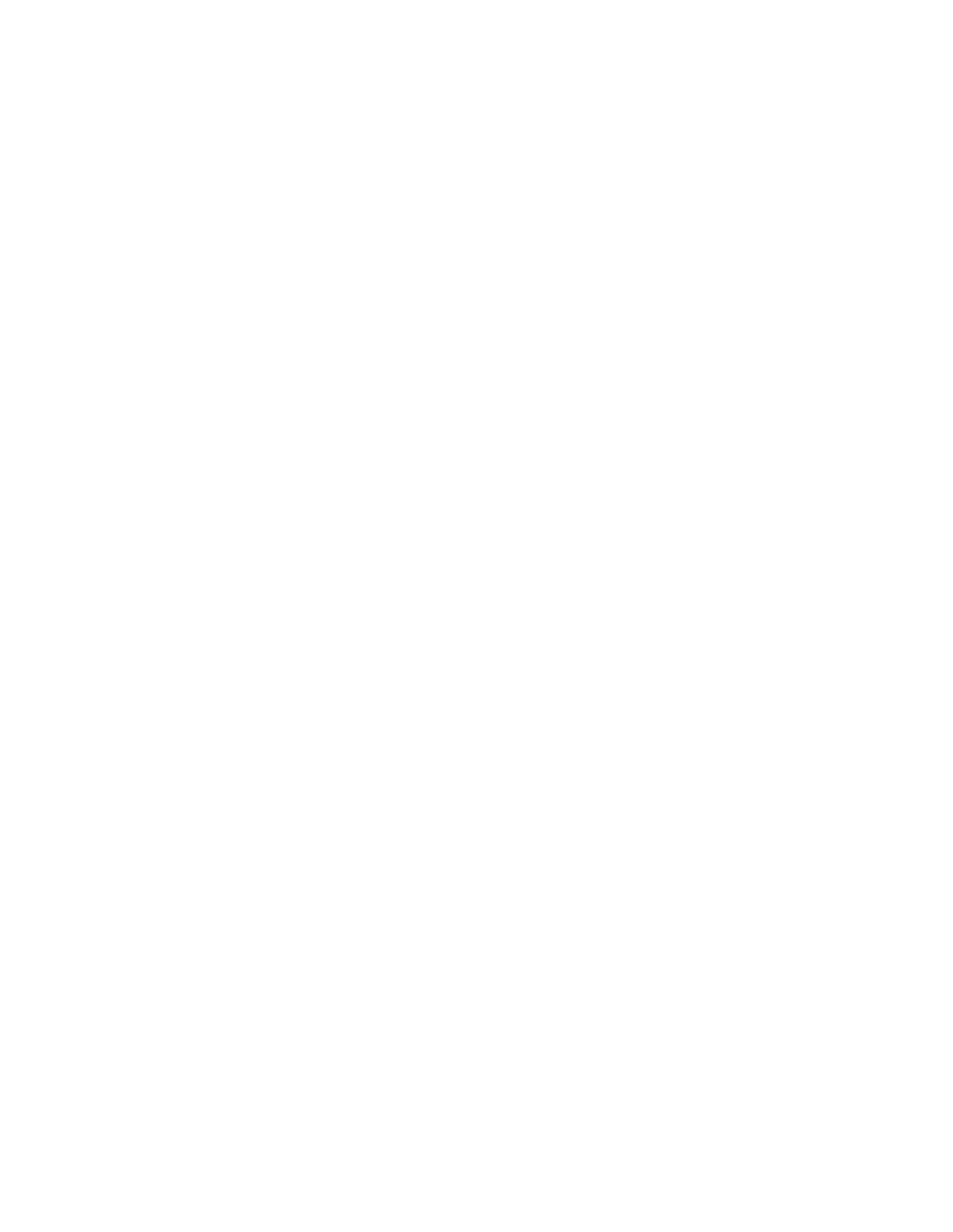#### **PUBLIC NOTICE OF AVAILABILITY**

#### MARYLAND AVIATION ADMINISTRATION

#### DRAFT ENVIRONMENTAL ASSESSMENT FOR A PROPOSED SERVICE STATION PLAZA AT BALTIMORE/WASHINGTON INTERNATIONAL THURGOOD MARSHALL AIRPORT LINTHICUM, MARYLAND

The Maryland Aviation Administration (MAA), in compliance with the National Environmental Policy Act of 1969, and Federal Aviation Administration (FAA) Orders 1050.1F and 5050.4B, has completed a Draft Environmental Assessment (EA) for a proposed Service Station Plaza at Baltimore/Washington International Thurgood Marshall Airport in Linthicum, Maryland. The proposed location of the Service Station Plaza is on an MAA-owned parcel at the southwest corner of the intersection of Aviation Boulevard and Amtrak Way on Airport property. The proposed 4.6-acre site is mostly paved, available for development, and could generate non-aeronautical revenue for the MAA. The purpose of the proposed project is to provide a convenient location for a gas station and convenience store to serve airport passengers, rental car patrons, employees, and other BWI Marshall area motorists in an area of the Airport that is currently underserviced. The Draft EA is available online at [http://www.marylandaviation.com/content/environmental/environmentaldocs.html.](http://www.marylandaviation.com/content/environmental/environmentaldocs.html) Hard copies are available for review at the following locations during regular business hours until February 21, 2017:

Federal Aviation Administration Washington Airports District Office 23723 Air Freight Lane, Suite 210 Dulles, VA 20166

Maryland Aviation Administration Office of Environmental Services 991 Corporate Boulevard Linthicum, MD 21090

Anne Arundel County Library Linthicum Branch 400 Shipley Road Linthicum, MD 21090

Anne Arundel County Library North County Branch 1010 Eastway Glen Burnie, MD 21060

Written comments on the Draft EA are requested from interested parties and will be accepted if postmarked or received by February 21, 2017. Comments may be submitted via e-mail to [rbowie@bwiairport.com](mailto:rbowie@bwiairport.com) or in writing to the address below:

> Ms. Robin M. Bowie Acting Director, Office of Environmental Services Maryland Aviation Administration BWI Marshall Airport P.O. Box 8766 BWI Airport, MD 21240

*Baltimore Sun Run Dates: January 21 and January 22, 2017.*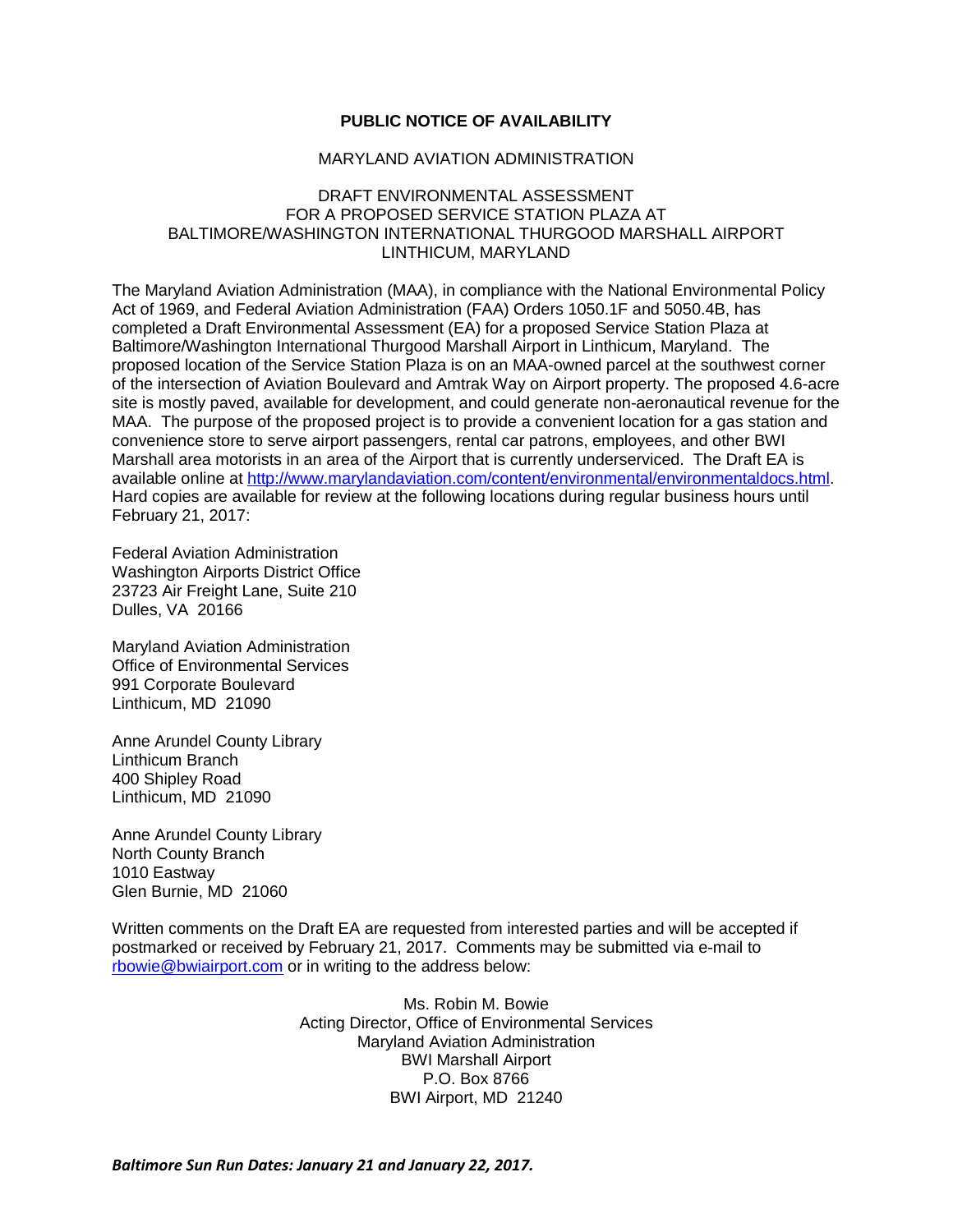

501 N. Calvert St., P.O. Box 1377 Baltimore, Maryland 21278-0001 tel: 410/332-6000 800/829-8000

WE HEREBY CERTIFY, that the annexed advertisement of Order No 4672769

Sold To: HNTB Corporation - CU00552833 2900 S Quincy St Ste 600 Arlington, VA 22206-2233

**Bill To:** HNTB Corporation - CU00552833 2900 S Quincy St Ste 600 Arlington, VA 22206-2233

Was published in "The Baltimore Sun", "Daily", a newspaper printed and published in Baltimore City on the following dates:

Jan 21, 2017; Jan 22, 2017

By Jane 2017 The Baltimore Sun Media Group Subscribed and sworn to before me this

| <b>By</b>             |      |               |
|-----------------------|------|---------------|
|                       | vame |               |
| Notary Public         |      |               |
| My commission expires |      |               |
|                       |      | $-1111111111$ |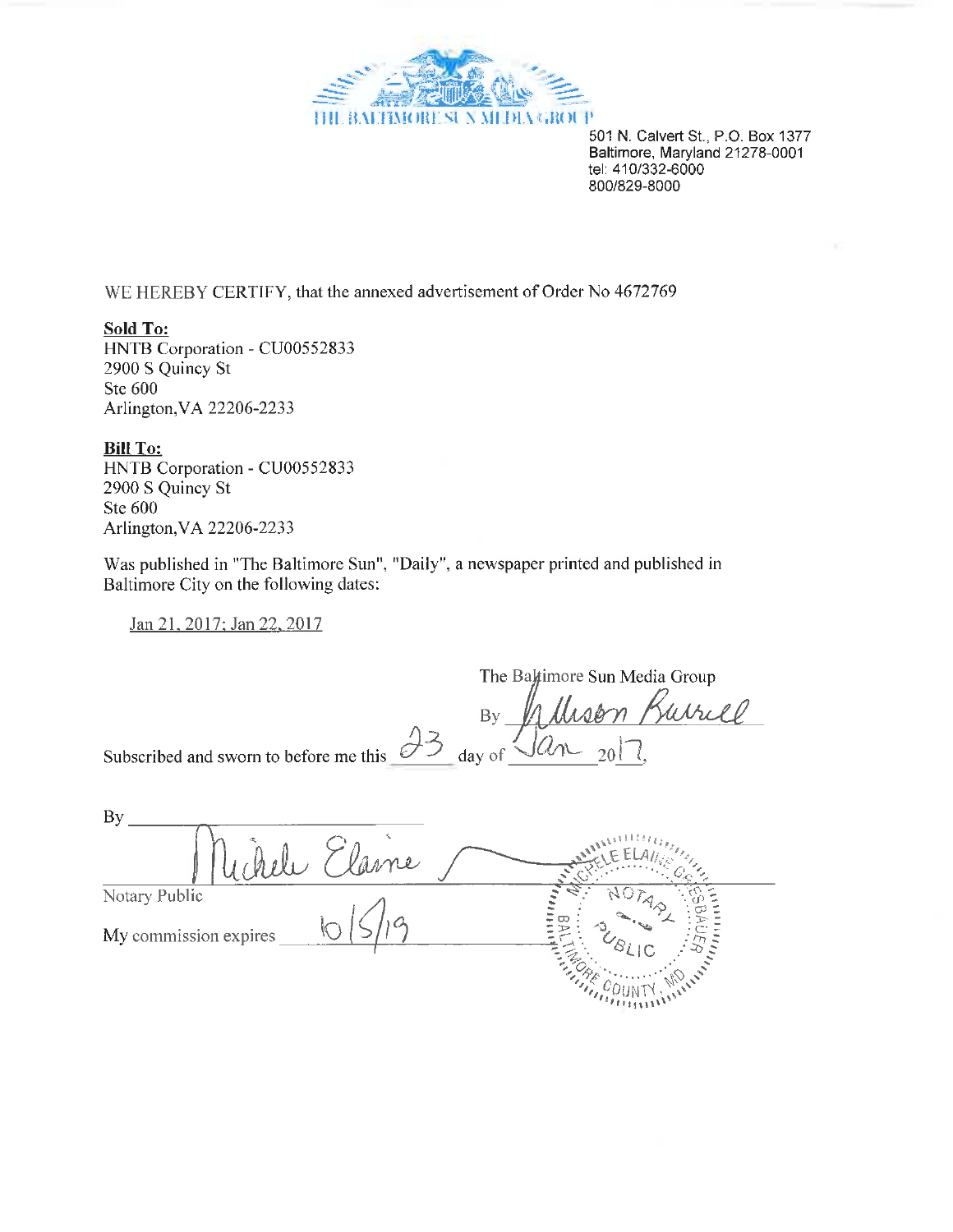# **WORLD**

SATURDAY, JANUARY 21. 2017 | NEWS | THE BALTIMORE SUN 13

select siding<br>n; limited renovations to the

**ill**ding and entrance gates<br>station HVAC system<br>relocations

nprovements<br>and installation of

I guard shack and an

I facility, and pressure wasi:

Q. 16310R PROVED tolph S. Cnow, P.E. ector of Public Works

#### RE ORTATION JG.

**IG**<br>
the Board of Essimates of the<br>
the Board of Essimates of the<br>
FAP NO. STP-000B(137)E:<br>
MIDTOWN STREETSCAPE/<br>
factor at DOCUMENT (NOTOR)<br>
direct Documents may be examined<br>
and copies may be examined<br>
and copies may be Signal is supported by<br> **Manufacture Stablished the August School Stablished the AU2602 Bituminous Concost Qualification Range for<br>
. A "Pre-Bidding Information"<br>
. A "Pre-Bidding Information"<br>
Manufacture Roam 7th Floor** merence Room, 7th Floor.<br>Therence Room, 7th Floor. I Mix Asphalt Pavement 0" to<br>ic Signal Pole with Single Mast

#### **GAL NOTICES**

LY COURT FOR THE<br>TATE OF DELAWARE<br>CE OF FAMILY COURT<br>ECTION FROM ABUSE **ENOW ABUSE**<br> **ACTION**<br>
SEPH G. ROSENBERGER,<br>
onder<br>
pher ondent)<br>bied a Petition for an Or-<br>hed a Petition for an Or-<br>of Protection From Abuse<br>st you in the Family Court<br>e State of Delaware for e State or Deraman<br>EX County,<br>No. 17-00192<br>Juied for FEBRUARY 9, The State Torm PEBROARY<br>Family Court is located at<br>The Circle Georgetown DE<br>7. If you fail to appear, the<br>ng may proceed without is an Ex-Parte Order in

wish to obtain the infor on on this filing prior to<br>paring, please respond to<br>arnily Court location noted



eindex

SSIFIEDS PLEASE CALL 410.539.7700 ertise.baltimoresun.com<br>RTISER IS FRAUDULENT,<br>10-332-6146

**ADVERTISING DISCLAIMER**<br>The Baltimore Sun reserves the

Cost Qualification Range for this work shall be \$5,000,000.01 to Cost Qualification: Range for this work shall be 55,000,000.01 t<br>  $\frac{1}{2}$  S10,000,000.00<br>
A "Pre-Bidding Information" session will be conclucted at the<br>
3rd Floor Large Conference Room of the Bureau of Water &<br>
Wastewat

2017 at 10:00 A.M.<br>Principal Item of work for this project are:<br>Remove dirt/trash/debris from existing small meter vaults,<br>replace/install meter settings and meter vaults, renew/replace replace/install interior setuits and interior data, constructed existing water supply services, remove and replace top slab, replace/install shutoff valve on existing meter settings, install/<br>replace small/large sectional navement and sidewalk restoration, as required

The MBE goal is 14%<br>The WBE goal is 6%

APPROVED:

WATER CONTRACT NO. 1356

APPROVED: Rudolph S. Chow, P.E.<br>Director of Public Works Bernice H. Taylor<br>Clerk, Board of Estimates

#### **LEGAL NOTICES**

Notice of Self Storage Sale<br>
Please take notice: US Storage Sale<br>
Please take notice: US Storage<br>
Center – Baltimore located at<br>
5117 Belair Road, Baltimore,<br>
MD 21206 intends to hold an<br>
autorion of the goods stored in<br> #1814; Unit #1850; Unit #2002;<br>Unit #2322; Unit #190024. All<br>property is being stored at the<br>above self-storage facility. This<br>sale may be withdrawn at any<br>terms and conditions apply. See<br>terms and conditions apply. See<br>ma

SECTION 106 PUBLIC NOTICE SECTION 106 PUBLIC NOTICE<br>TowerCom VI is proposing to<br>construct a 140' tall monopole<br>telecommunications tower<br>leaded at 1700 Ingleside Avenue, Gwynn Oak, Baltimore<br>County, MD, 21207, at Latitude<br>N39° 18' 11.49", Longitude<br> ested persons on the impact<br>of the tower on any districts, sites, buildings, structures, or<br>of the tower on any districts, sites, buildings, structures, or<br>abisotry, architecture, archaeology, engineering, or culture, list should be directed to Virginia<br>Janssen at Dynamic Environ-<br>mental Associates, Inc., 3850<br>Lake Street, Suite C, Macon, GA<br>31204, 877-968-4787, Sec106@<br>Within 30 days from the date of<br>this publication. Re: 21701004.

**PUBLIC NOTICE** OF AVAILABILITY<br>MARYLAND AVIATION ADMIN-<br>ISTRATION

DRAFT ENVIRONMENTAL AS-DRAFT ENVIRONMENTAL AS-<br>SESSMENT<br>FOR A PROPOSED SERVICE STA-<br>TION PLAZA AT BALTIMORE/WASHINGTON<br>INTERNATIONAL THURGOOD<br>MARSHALL AIRPORT

LINTHICUM, MARYLAND

Einvirticulum, meantrained Aviation Administrative<br>
The Maryland Aviation Administration (MAA), in compliance<br>
with the National Environmental Policy Act of 1969, and<br>
Federal Aviation Administration<br>
Federal Aviation Admi parcel at the southwest corner of Aviation of Aviation solutions and Author and Author and Author and Author and Author and Could generate non-aeronalities of the proposed projection can call revenue for the MAA. The purpo an area of the Airport that is currently underserviced. The<br>Draft EA is available online at bratt Le Is available interaction and the action of the proportion com/content/environmental/<br>com/content/environmental/<br>environmental/content/environmental/<br>copies are available for review<br>at the following locations durin

Federal Aviation Administration Washington Airports District Office 23723 Air Freight Lane, Suite

Dulles, VA 20166

Maryland Aviation Auministration<br>Office of Environmental Ser

vices 991 Corporate Boulevard<br>Linthicum, MD 21090

Anne Arundel County Library Linthicum Branch<br>400 Shipley Road<br>Linthicum, MD 21090

Anne Arundel County Library<br>North County Branch 1010 Eastway<br>Glen Burnie, MD 21060

Written comments on the Draft white comments on the practice RR are requested from interest-<br>ed parties and will be accepted<br>if postmarked or received by<br>repruary 21, 2017. Comments<br>may be submitted via e-mail to<br>towie@bwiairport.com or in<br>writing to t

Ms. Robin M. Bowle<br>Acting Director, Office of Envi-<br>ronmental Services<br>anandand Aviation Administra-

# **Mexican** kingpin faces U.S.

trafficking charges, 'El Chapo' says

#### **BY TOM HAYS AND JENNIFER PELTZ Associated Press**

NEW YORK - It's a scene U.S. authorities have dreamed of for decades: One of history's most infamous drug lords, Joaquin "El Chapo" Guzman, facing justice in an American court.

As it unfolded Friday, authorities faced another challenge - holding onto a notorious escape artist who has pulled off two prison breakouts in his native Mexico.

A hush descended over a Brooklyn courtroom moments before a dazedlooking Guzman entered Friday, a day after his extradition from Mexico.

Security at the courthouse was stepped up to levels used for terror suspects, with officers armed with assault rifles and bomb-sniffing dogs.

Holding his unshackled hands behind his back, Guzman appeared calm as he gave yes and no answers, through an interpreter, to a judge's questions.

He entered a not-guilty plea through his court-appointed lawyer to drug trafficking and other charges and will be held without bail in a jail that has handled terror suspects and mobsters.

"It is difficult to imagine another person with a greater risk of fleeing prosecution," prosecutors wrote in court papers.

Prosecutors described Guzman as the murderous architect of a three-decade-



U.S. Attorney Robert Capers, right, says Joaquin Guzman is known for death and destruction as he lists charges.

made his Sinaloa cartel a fortune while fueling an epidemic of drug abuse and related violence in the U.S. in the 1980s and '90s.

"He's a man known for a life of crime, violence, death and destruction, and now he'll have to answer for that," said Robert Capers, the U.S. attorney in Brook-

The U.S. has been trying to get custody of Guzman since he was first indicted in California in the early 1990s. American authorities finally got their wish on the eve of the inauguration of President Donald Trump, who has lashed out at Mexico for sending the U.S. "criminals and rapists" and has vowed to build a wall at the Mexican border.

When Guzman got off a plane in New York, "as you looked into his eyes, you could see the surprise, you could see the shock, and to a certain extent, you could see the fear, as the realization kicked in that he's about to face American justice," said<br>Angel Melendez, a U.S. Im-<br>migration and Customs Enforcement agent.

While Guzman faces federal charges in several U.S. states, federal prosecutors in Brooklyn won the jockeying to get the case. The U.S. attorney's office there has substantial experience prosecuting international drug cartel cases and was once led by outgoing U.S. Attorney General Loretta

one of the most secure lockups in the United States, the Metropolitan Correctional Center in lower Manhattan.

The drab-looking building is protected by steel<br>barricades that can stop up to 71/2 tons of speeding truck.

Inhabitants have included Ramzi Yousef, the architect of the 1993 World Trade Center bombing; several former close associates of Osama bin Laden; Ponz king Bernard Madoff; and the late Gambino crime family boss John Gotti.

In the jail's special highsecurity wing for the riskies inmates, a dozen inhabitant: spend 23 hours a day in 20-by-12-foot cells, prohib ited from communicating with one another.

Meals are eaten in cells and exercise is in a recre ation area specifically for these inmates. Only a lim ited number of carefully vetted jailers would be al lowed access to an inmat with Guzman's wealth and potential to corrupt people said Catherine Linaweaver a former MCC warden wh retired in May 2014.

The special unit's stric confinement drew criticisn from the human right group Amnesty Interna tional in 2011.

Now in his late 50s, Guz man faces the possibility o life in a U.S. prison. Prosecu tors also are seeking a \$1 billion forfeiture.

They had to agree to no

justice Not guilty to drug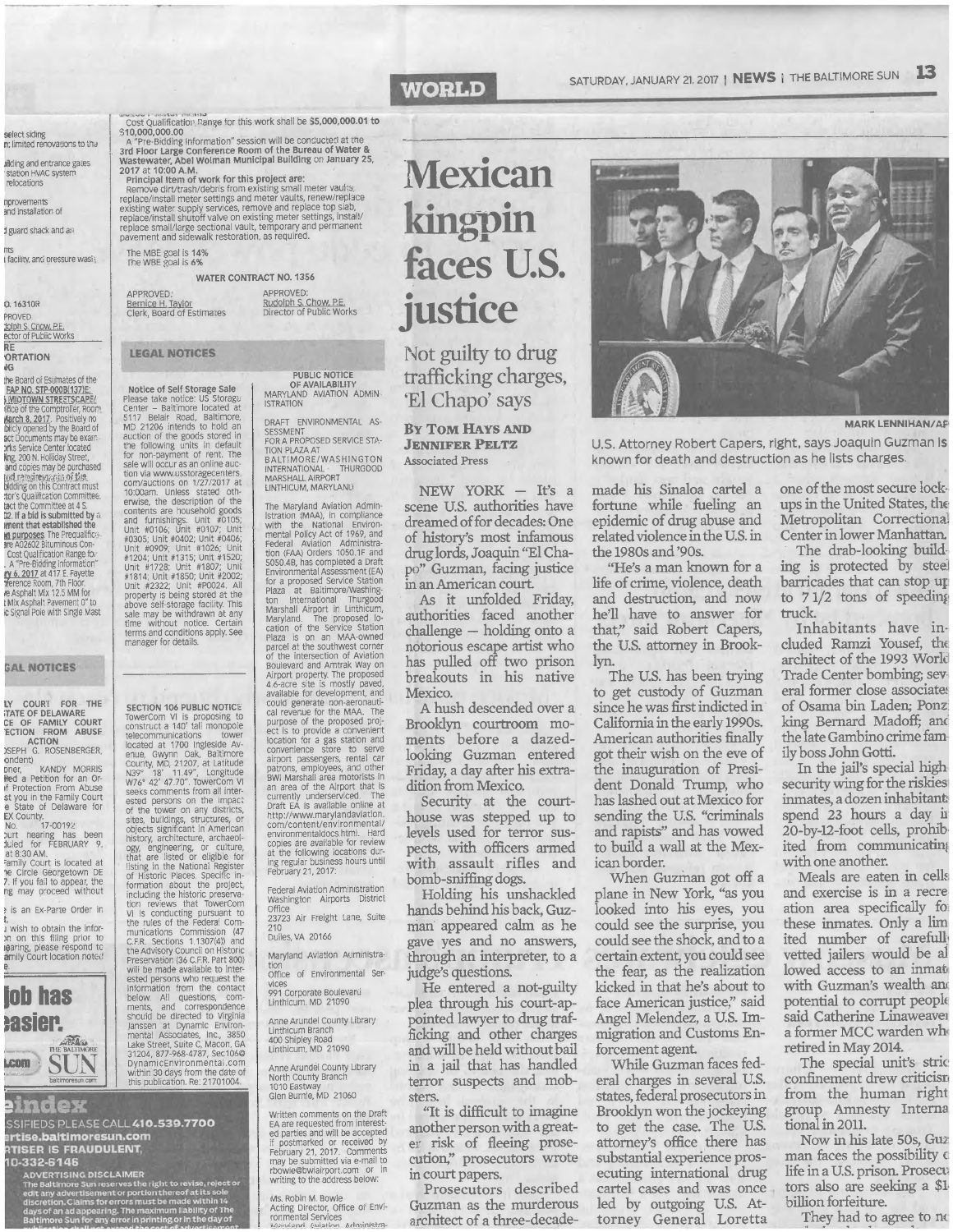#### $\overline{7}$ . WEEKEND OF JANUARY 22, 2017 | AUTOS | THE BALTIMORE SUN

#### **AUTOMOBILES** VB  $\blacktriangledown$  C VH ewart 2009 HONDA CIVIC LX. Auto-<br>matic, Gray, 4dr. \$7300 Neg matic, Gray, 4dr.<br>443-621-3524 2001 ISUZU TROOPER Dark green, 95, 198 mi, good condition. 4WD, auto, 410-746-6227<br>\$3, 100 410-902-7547 East dealer Both sides vulnerable **NORTH SUVs**  $*$ A10972  $\overline{0}$  10 3  $A$ Q95 2005 HUMMER H2<br>RARE FIND, LOW MILES, Garage<br>kept, LOADED w/ many extras.<br>White w/ two toned leather<br>\$29,900 443-250-0200 **EST EAST**  $\begin{array}{c}\n\bigcirc \\
\bigcirc \\
\bigcirc \\
\bigcirc \\
\bigcirc \\
42\n\end{array}$  107 **None** 62 J9876  $432$ K108764 **1998 JEEP WRANGLER** Auto **SOUTH**  $4J85$  $\begin{array}{c}\n\heartsuit A943 \\
\heartsuit A K Q 5\n\end{array}$ **WANTED AUTOS & TRUCKS**  $A \bar{J}$ **DONATE AUTOS, TRUCKS, RV'S LUTHERAN MISSION SOCIETY.**<br> **LUTHERAN MISSION SOCIETY.**<br>
Your donation helps local families with food, clothing, shelter,<br>
counseling. Tax deductible. MVA<br>
License #W1044. 410-636-0123<br>
www..LutheranMissionSociety. South West North Pass  $\frac{1}{3}$ 96  $2NT$ **IS** Pass  $4 \bullet$ **S**<br>Pass Pass org vening lead  $-\heartsuit$  Q **ANTIQUE &<br>CLASSIC CARS** 1950 PORSCHE 356 , 911, 912<br>
WANTED!!! 1950-1973; 1950-1965 356 Coupe, Conv, Speed-<br>
1965 356 Coupe, Conv, Speed-<br>
ster, Roadster, Cab.; 1964-1973<br>
911 or 912 wid. Any condition.<br>
\$n/a 203-770-9465 Rules on bidding methods ---- were said to be poorly ge. The U.S. Women's team **MOTORCYCLES** in their winning final against pid simply: one diamond-one se. But after the same start, Attention **e** s to check for a 5-3 spade fit, MOTORCYCLE SWAPMEET<br>Howard County Fairground,<br>Maryland. January 29th, 10am-<br>4pm. Buy, Sell, Trade.<br>Www.howardcountyswapmeet.com<br>301-478-3421 sunk by the 5-0 break. eniors final against France by ug four spades at the other. xity on confronting the issue ixation on getting bridge into **BOAT SHOW** ed bridge players to submit to WBF has lost much of its **FISHING SHOW** tally, I can't think of much I

n a WBF event.



**CEMETERY LOTS** 

THE GARDENS OF FAITH 2 lots,<br>side by side, \$500 per lot. In<br>lovely, clean location that's well-

cared for. Call 410-292-6155

|                         | <b>crossword</b> |    |    |    |     |                |    |                 |    |    |    |     |    |    |    |    |    |     | No. 0115            |               |
|-------------------------|------------------|----|----|----|-----|----------------|----|-----------------|----|----|----|-----|----|----|----|----|----|-----|---------------------|---------------|
|                         |                  |    |    |    |     |                |    |                 |    |    |    |     |    |    |    |    |    |     |                     |               |
| $\overline{\mathbf{1}}$ | $\overline{2}$   | 3  | 4  | 5  | 8   | $\overline{z}$ |    | 8               | 9  | 10 | 11 | 12  | 13 | 14 |    | 15 | 16 | 117 | 18                  | ${19}$        |
| $\frac{1}{20}$          |                  |    |    |    | N.  |                |    | $\overline{21}$ |    |    |    |     |    |    |    | 22 |    |     |                     | <b>MATILE</b> |
| $\frac{1}{23}$          |                  |    |    |    |     |                |    | $\overline{24}$ |    |    |    |     |    |    | 25 |    |    |     |                     |               |
| $\overline{26}$         |                  |    |    |    | 27  |                | 28 |                 |    | 29 |    |     |    |    | 30 |    |    |     |                     |               |
| 31                      |                  |    | 32 | 33 |     |                |    |                 | 34 |    |    |     | 35 | 36 |    |    | _  | 37  | 38                  | 39            |
|                         |                  | 40 |    |    |     |                | 41 |                 |    |    | 42 |     |    |    |    |    | 43 |     |                     |               |
| 44                      | 45               |    |    |    |     | 46             |    |                 |    | 47 |    | 4.8 |    |    |    |    | 49 |     | $\sim$              |               |
| $\overline{50}$         |                  |    |    |    | 151 |                |    |                 |    |    | 52 |     | 53 |    |    |    | 54 |     | $\scriptstyle\rm s$ |               |

|  |  |  |  | <b>LEGAL NOTICES</b> |
|--|--|--|--|----------------------|
|  |  |  |  |                      |
|  |  |  |  |                      |

**PUBLIC NOTICE** OF AVAILABILITY MARYLAND AVIATION ADMIN-STRATION

DRAFT ENVIRONMENTAL AS-DRAFI ENVIRONMENTAL<br>
ESSMENT<br>
FOR A PROPOSED SERVICE STA-<br>
TION PLAZA AT<br>
BALTIMORE/WASHINGTON<br>
INTERNATIONAL<br>
MARSHALL AIRPORT<br>
LINTHICUM, MARYLANO

The Maryland Aviation Administration (MAA), in compliance<br>with the National Environmental Policy Act of 1969, and<br>Federal Aviation Administration (FAA) Orders 1050.1F and<br>tion (FAA) Orders 1050.1F and<br>ES050.4B, has complet For a proposed Service Station<br>Plaza at Baltimore/Washing-<br>ton International Thurgood<br>Marshall Airport in Linthicum<br>Marshall The proposed location of the Service Station<br>Plaza is on an MAA-owned<br>of the intersection of Avia parcel at the southwest corner<br>parcel at the southwest corner<br>of the intersection of Avidton<br>Boulevard and Amtrak Way on<br>Arport property. The proposed<br> $4.6$ -acre site is mostly paved,<br> $2.4$ -acre site is mostly paved,<br>avai currently underserviced. The<br>Draft EA is available online at http://www.marylandaviation. rutur.//www.itiarylationsmental/<br>com/content/environmental/<br>environmental/ocs.html. Hard<br>copies are available for review<br>at the following locations during regular business hours until<br>February 21, 2017:

Federal Aviation Administration Washington Airports District 23723 Air Freight Lane, Suite

Dulles, VA 20166

vices

Maryland Aviation Administration<br>Office of Environmental Ser-

991 Corporate Soulevard<br>Linthicum, MD 21090

Anne Arundel County Library Linthicum Branch<br>400 Shipley Road<br>Linthicum, MD 21099

Anne Arundel County Library<br>North County Branch 1010 Eastway Glen Burnie, MD 21060

Written comments on the Draft EA are requested from interested parties and will be accepted<br>if postmarked or received by<br>February 21, 2017. Comments<br>may be submitted via e-mail to rhowie@bwiairport.com or<br>writing to the address below

Ms. Robin M. Bowie<br>Acting Director, Office of Envi-<br>ronmental Services<br>Maryland Aviation Administra-

BWI Marshall Airport<br>P.O. Box 8766<br>BWI Airport, MD 21240

#### NOTICE TO CONTRACTORS

Invitations to Bid<br>The Board of Education of Har-<br>ford County will be receiving<br>sealed bids in February 2017 for the following projects Joppatowne High School Roof<br>Replacement - Tuesday, February 21, 2017 at 10:00 a.m.<br>Located at 555 Joppa Farm

Road Joppa, Maryland 21085

William S. James Elementary School Open Space Enclosure<br>- Tuesday, February 21, 2017 at<br>2:00 p.m.<br>Located at 1 Laurentum Park-

**CLARK/US - BACK RIVER, LLC** is soliciting competitive "Lump"<br>Sum Bids" for all GMP 2 Packages for the Improvements to the Headworks and Wet Weath er Flow Equalization project at<br>the Back River WWTP – Sanitary<br>Contract No. 918H. GMP 2 in-Elides all work not previously<br>bid in GMP 1.<br>Project Description Project Description<br>Principle Herns of work for this<br>project are the construction of<br>a new Grit Facility, Fine Screens<br>Facility, Blower Facility, Odor<br>Control Facilities, Generator Fa cility, and Equalization Storage<br>Tanks with tradework including<br>but not limited to ·Flectrical «Cast-in-place Concrete, includ-<br>ing formwork and steel reinforcement: Earthwork, including clearing and grubbing;<br>and grubbing;<br>•Process Mechanical & Equipment «Masonry<br>«HVAC & Plumbing<br>«Doors, Frames & Hardware Structural Steel & Misc Metals •Roofir •Rooting<br>•Stie Utilities<br>•Auger Cast Piles<br>•Instrumentation & Control<br>•Demolition<br>•Precast Concrete Planks · Hydraulic Elevators -Trydradic Elevators<br>
-Cranes & Hoists<br>
-Misc Division 4 – 10 Items<br>
-Asphalt Paving -<br>Fencing & Gates<br>•Landscaping<br>•Painting<br>•18 MG Equalization Tanks • 18 MG Equalization Tanks<br>
and Equalization Tanks<br>
Project bidding documents with<br>
be available to download on<br>
lanuary 23, 2017. Email todd.<br>
merquinmedarkconstruction.<br>
merquinmedarkconstruction<br>
pocument Request<sup>\*</sup> in a monitored email address with<br>this request for bid documents.<br>Bid Data<br>All bids shall be submitted elec-Foncally. Bids and proposals<br>are due on or before 2 PM EST<br>March 02, 2017 or 2 PM EST<br>March 23, 2017 depending on which package upon which you<br>which package upon which you<br>are submitting a bid. Bidders do<br>not have an option on which bid<br>date to submit their bid. Non-<br>responsive or late bids may<br>will be opened privately. Refer<br>to the l

to the Instructions to Bidders<br>supplied with the bidding documents for more information. Pre-Bid Conference A pre-bid conference will be<br>held at 1 PM on February 6th,<br>2017 at the Back River WWTP

Administration Building, 8201<br>Eastern Boulevard, Baltimore,<br>MD 21224. Attendance is not<br>mandato.y but is strongly encouraged.<br>State Revolving Loan

State revolution and a recipient of<br>funds from the State Revolving<br>Loan. DBE participation goals<br>have established as 18% MBE<br>and 16% WBE. All biddees are<br>required to provide exidence required to provide evidence<br>of the demonstration of the<br>six good faith efforts in trying<br>to achieve the DBE participa-

tion goals.<br>Clark/US – Back River, LLC re-<br>serves the right to reject any or<br>all bids and to waive any or all

Mi blus and to wave any of an<br>formalities.<br>PLOYER<br>PLOYER We request bids from small, disadvantaged, minority and<br>women owned subcontractors and suobliers.

**ANNOUNCEMENTS/ GREETINGS** 

## **T COMMUNITY EVENTS**

#### PROJECT TALENT

Are you a member of the high<br>school classes of 1960-1963? Did school participate your

**SUPPLIES CONTRACTOR SALE**<br>electrical, mechanical, civil;<br>tools, materials equipment; execution, intertials equipment;<br>tools, materials equipment;<br>gang boxes, welders, hydrau-<br>lic and electric pipe benders,<br>cable pullers, ladders, power-<br>tools, carts, traffic drums,<br>neutrino, compressors, hoose,<br>insulation, insulation, vacuums, reel<br>stands, call James for com-<br>plete list and appointment.<br>Jessup MD. 301 573 8339 reel

**BUILDING** 

**MUSICAL INSTRUMENTS** 

**BASS AMP AND PA EQUIPMENT** late 70's Ampeg SVT bass amp, 2 8x10 spkr cabinets, bass amp, 2 axio spart space space space space space calores space calores space calores space of the space of the fight case  $$500.00$ , 16 channel steep mixing board in anotal fight case  $$500.00$  call 301-732 1505

**TICKET MART** 

RAVENS Buy/Sell PSLs & Tickets at PSLSHorce.com 800-252-8055

RAVENS SEASON TICKETS<br>Six 2017-2018 FULL SEASON<br>Ravens CLUB seats (Sec. 226) 50 yard Line! Seller retaining<br>PSL's. Call Richard @ 410-580-9202 x221

**WANTED TO BUY** 

**FREON R12 WANTED** Certified buyers will pick up<br>and pay CASH for cylinders<br>and cases of cans. 312-291-<br>9169 seli@refrigerantfinders. com



STEREO EQUIPMENT WANTED<br>Cash Paid for Audio Electronics.<br>7907 Harford rd Parkville, MD 21234. Call 410-882-4360

**VARD SALES** 

**OTHER** 

BALT. polk audio spkrs.\$100<br>curio \$100 playboy mags. Dining table\$100 Sony sound bar<br>Yamaha reciever Sony CD player misc furn 410-889-0489

poos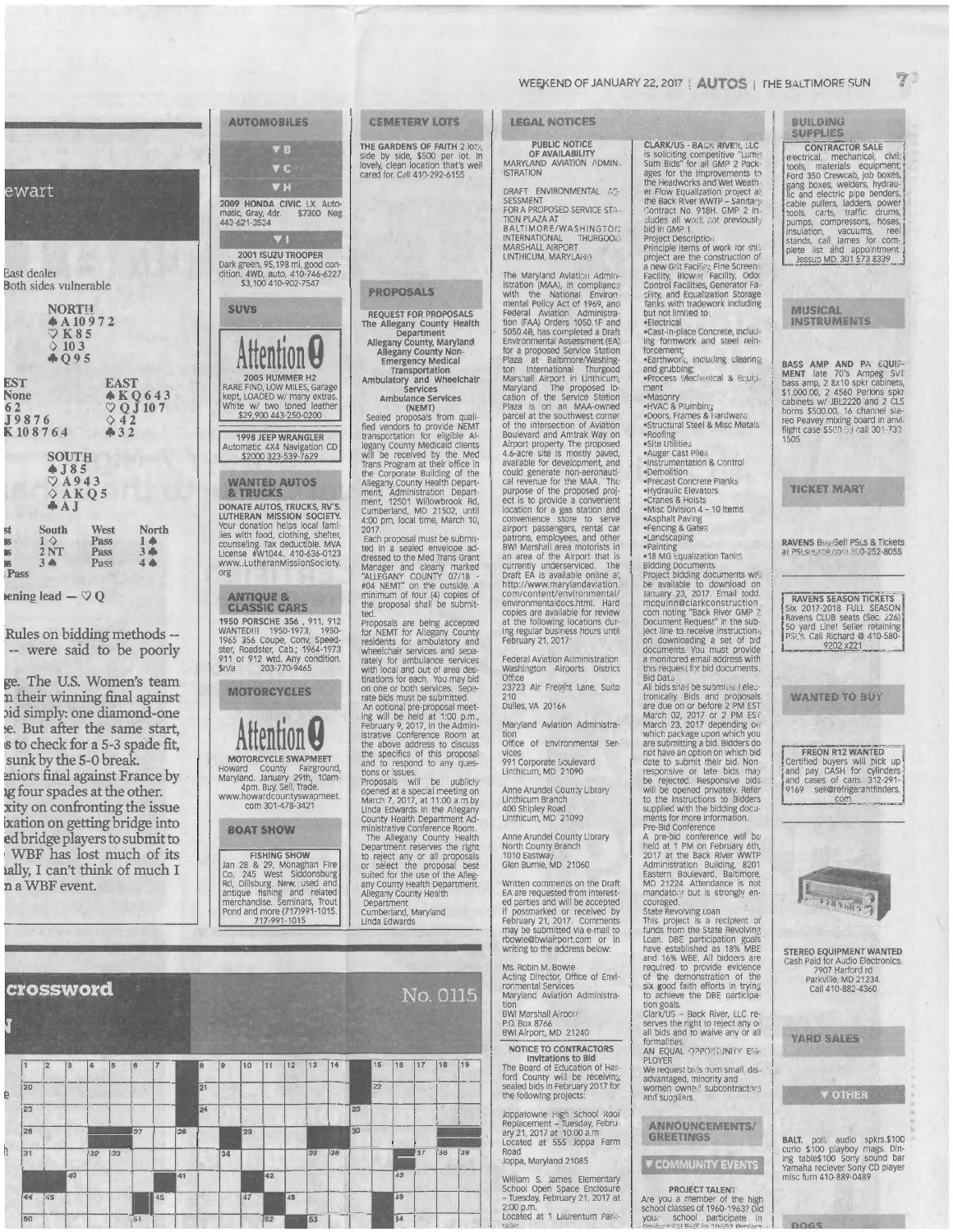

|        | Marvland.gov Phone Directory State Agencies Online Services |  |
|--------|-------------------------------------------------------------|--|
| Search |                                                             |  |

## • **Email Friend**

**Home**

**About the MAA**

**Doing Business with the MAA Employment with the MAA Environmental**

**Permits and Forms**

**BWI Tenants**

**BWI Fire & Rescue**

**COMAR Regulations**

**Contact the MAA**



# **Environmental Planning**

In accordance with the National Environmental Policy Act of 1969, the Maryland Aviation Administration (MAA) prepares environmental studies to identify the possible environmental impacts associated with its proposed development projects. The MAA makes copies of each draft document available to the public in an effort to obtain meaningful input regarding its proposed development, and holds public meetings during the open review period for each environmental document. The MAA responds to public questions and comments, and publishes its response in the final environmental document. The MAA must receive the approval of the Federal Aviation Administration (FAA) on its final environmental document in order to receive federal funding for a proposed project.

### **Recent Environmental Documents**

#### **Martin State Airport**

**Notice of Availability (NOA) of the Final Environmental Assessment (EA) and Finding of No Significant Impact (FONSI) for the Proposed Dump Road Area Groundwater Plume Treatment Facility at Martin State Airport**

**Final Environmental Assessment for the Groundwater Plume Treatment Facility Dump Road Area at Martin State Airport, Middle River, Maryland**

#### **Appendices:**

- **Appendix A: Superfund Memorandum of Agreement**
- **Appendix B: List of References**
- **Appendix C: Agency Consultation**
- **Appendix D: MDE Water Contact Advisory for Frog Mortar Creek**
- **Appendix E: DRA Groundwater Feasibility Study and Proposed Plan**
- **Appendix F: DRA Building Location Review**
- **Appendix G: Martin State Airport Wetland Delineation Report**
- **Appendix H: MOA Addressing Wildlife Hazards at Airports**
- **Appendix I: Wetland Dewatering Analysis**
- **Appendix J: MEPA Form**
- **Appendix K: Public Outreach**

**Notice of Availability (NOA) of FAA Finding of No Signification Impact (FONSI) on the Maryland Air National Guard Final Environmental Assessment**

**FONSI and Final Environmental Assessment (Supplemental) for the Maryland Air National Guard 175th Wing at Martin State Airport**

**Newspaper Announcement - Notice of Public Scoping Meeting for Martin State Airport Environmental Assessment for Phase 1 Improvements Scoping Information Package** and **Comment Form**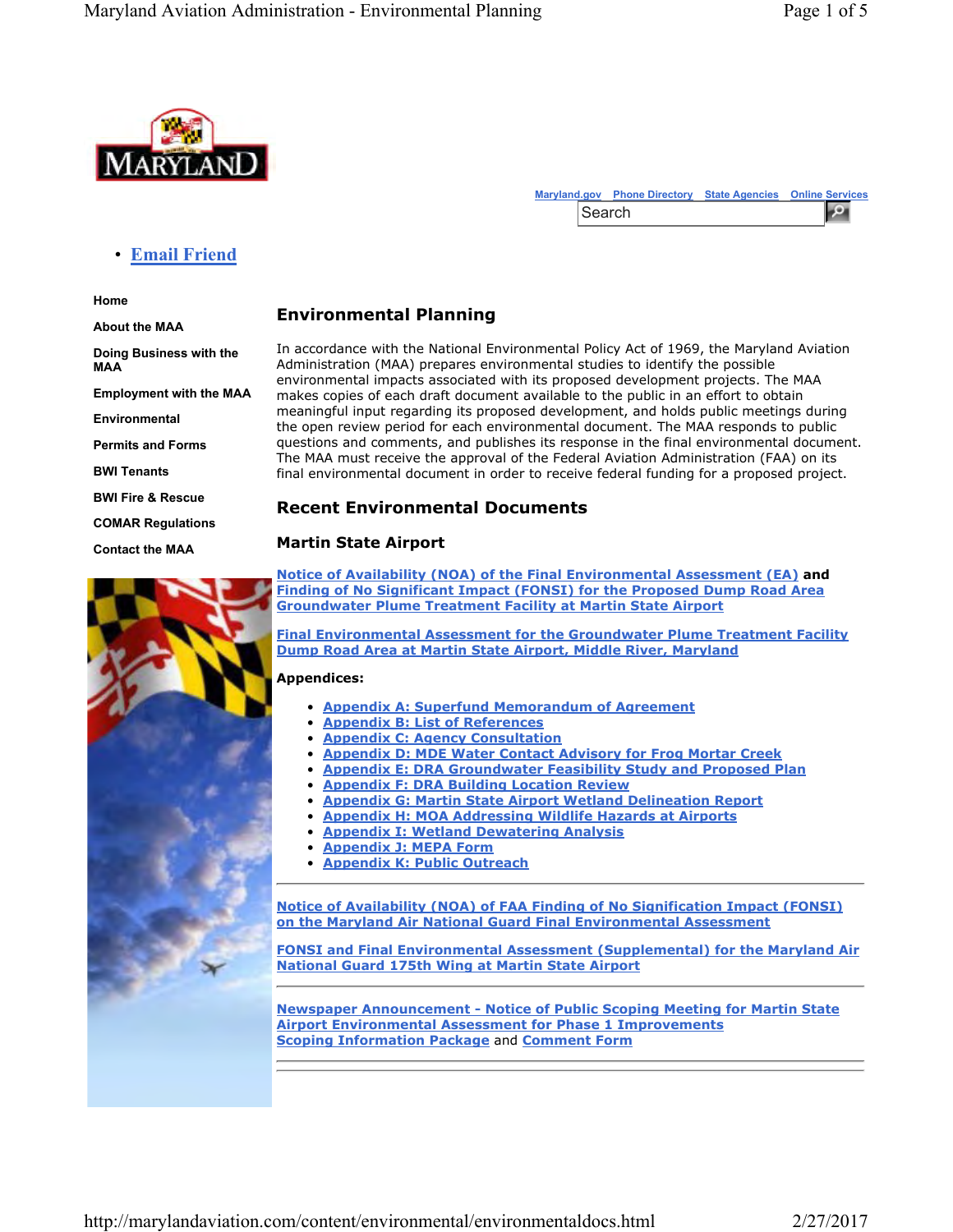#### **BWI Marshall Airport**

**Notice of Availability of a Draft Environmental Assessment for a Proposed Service Station Plaza at Baltimore/Washington International Thurgood Marshall Airport**

**NOA Draft Environmental Assessment Appendix A: BWI Gas Station Selection Study Report Appendix B: BWI Service Plaza Site Assessment Appendix C: Agency Coordination Appendix D: Air Quality Appendix E: Phase I / II ESA Appendix F: Traffic Impact Analysis Appendix G: Stormwater Calculations Concept Level Appendix H: NOA Appendix I: MEPA Form**

**Notice of Public Scoping Meeting Environmental Assessment for Proposed Improvements - 2016 - 2020 at Baltimore / Washington International Thurgood Marshall Airport**

**BWI Scoping Information Package Figure 1 - Proposed Action Figure 2 - Proposed Vegetation Removal Comment Form**

**Notice of Availability - Final Environmental Assessment and Finding of No Significant Impact (FONSI) / Record of Decision for Airport Rail Station Improvements and Fourth Track Project at Baltimore/Washington International Thurgood Marshall Airport, Anne Arundel County, Maryland**

**Final Environmental Assessment (EA)/Finding of No Significant Impact (FONSI) for the Proposed International Terminal Extension, Commuter Concourse Demolition and Related Improvements at BWI Marshall**

- **Attachment 1 Agency and Public**
- **• Attachment 2 ACM**
- **• Attachment 3 Stormwater**
- **• Attachment 4 NOA**
- **• Attachment 5 MEPA**

**Notice of Availability of Draft Short Form Environmental Assessment Form for the Proposed International Terminal Extension, Commuter Concourse Demolition and Related Improvements**

**Notice of Availability of Final Environmental Assessment (EA) and Finding of No Significant Impacts (FONSI) for the BWI Marshall Sheraton Four Points Demolition (NOA)**

**Final EA BWI Sheraton Four Points Demolition**

- **Attachment 1 Air Quality**
- ◾ **Attachment 2 Agency Consultation**
- **Attachment 3 Hazmat**
- ◾ **Attachment 4 NOA**
- **Attachment 5 Maryland EA Form**

**Notice of Availability of Final EA/FONSI - Hotel Site Selection Final EA/FONSI Document**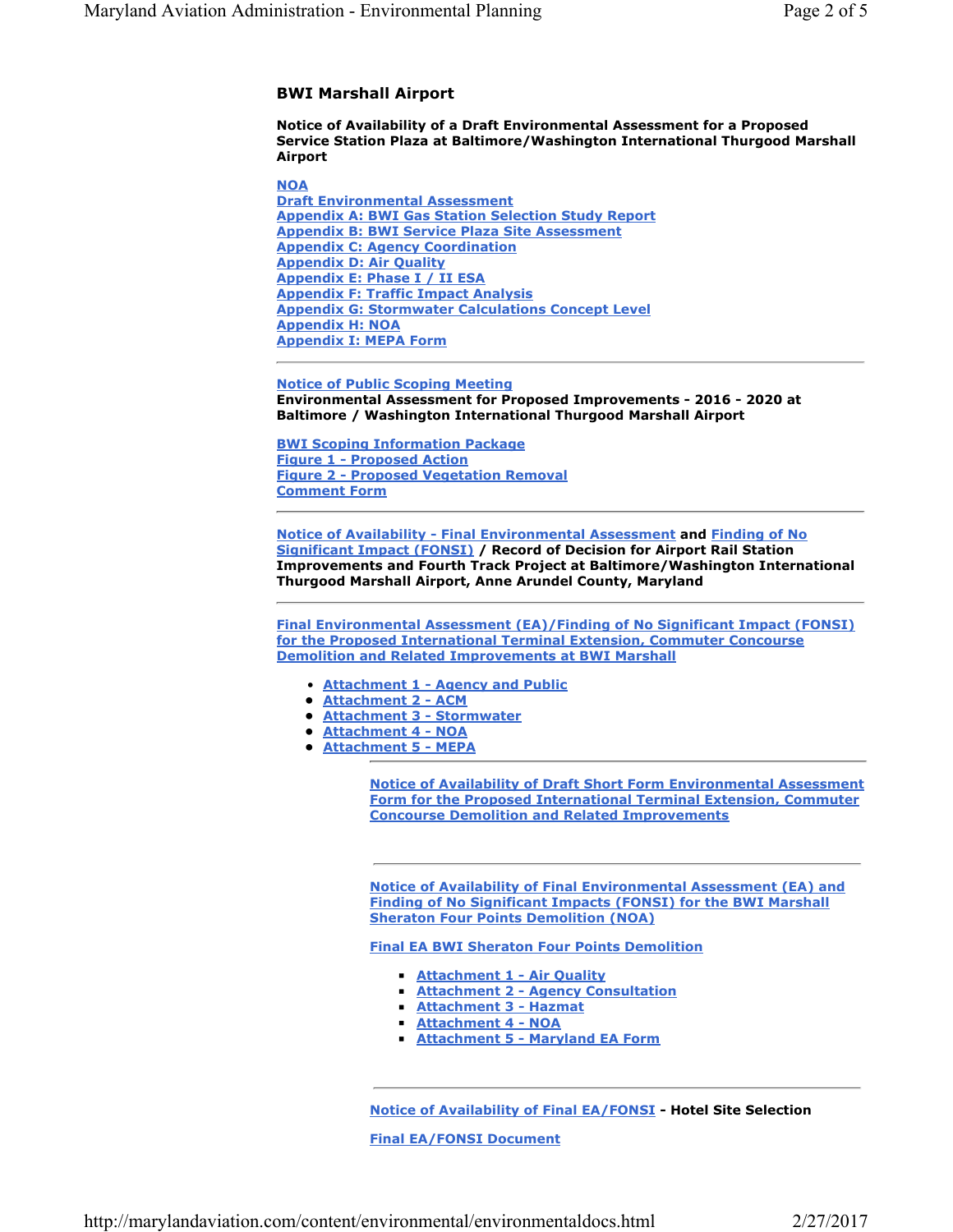- **Attachment A Hotel Site Selection Study**
- **Exercise Attachment B Hotel Market Analysis**
- **Attachment C -Traffic Study**
- ◾ **Attachment D Air Quality**
- ◾ **Attachment E Construction**
- Attachment F Agency & **Public**
- ◾ **Attachment G Hazmat Assessment**
- ◾ **Attachment H Stormwater Analysis** Attachment I -**Environmental Assessment Form**

**Newspaper Announcement – Notice of Availability of Final Environmental Assessment and Finding of No Significant Impact and Record of Decision**

**Environmental Assessment for Proposed Airport Improvements at Baltimore/Washington International Thurgood Airport (BWI Marshall), Finding of No Significant Impact and Record of Decision**

**The Maryland Aviation Administration (MAA) in conjunction with the Federal Aviation Administration (FAA) and the U.S. Army Corps of Engineers – Baltimore District (as a Cooperating Agency) and in compliance with the National Environmental Policy Act of 1969, FAA Orders 1050.1E and 5050.4B, has completed a Final Environmental Assessment (EA) and the FAA issued a Finding of No Significant Impact (FONSI) / Record of Decision (ROD) for the Proposed Airport Improvements at Baltimore / Washington International Thurgood Marshall Airport (BWI Marshall) in Linthicum, Maryland.** 

**This FONSI/ROD sets forth the FAA final determinations and environmental approvals for the federal actions necessary to implement the Proposed Airport Improvements at BWI Marshall. The MAA is the sponsor of BWI Marshall.**

**The purpose of the Proposed Airport Improvements at BWI Marshall (the proposed action) is to allow BWI Marshall to continue to operate in a safe and efficient manner, to meet FAA design criteria, and to accommodate the Airport's current and future needs. Each of the proposed improvements is needed for one of the following reasons:**

- ◾ **To bring BWI Marshall into compliance with FAA design standards for Runway Safety Area (RSA) improvements for Runways 15R-33L, 10-28, and 15L-33R;**
- ◾ **To bring BWI Marshall into compliance with FAA design standards for Navigational Aid (NAVAID) installation, runway to taxiway separations, perimeter roadways, taxiway configurations, line-of-sight clearance, and Runway Protection Zones (RPZs);**
- ◾ **To improve Airport egress through Terminal Exit Roadway Improvements;**
- **To improve heating, ventilation, and air conditioning (HVAC) capacity;**
- **To improve existing pavement conditions through pavement rehabilitations and construction of new pavement; and**
- ◾ **To meet 14 CFR Part 77 requirements for obstruction removal; ATCT line of sight; PAPI obstacle clearance surface.**

**This FONSI/ROD completes a thorough and careful environmental decision making process. This includes public disclosure and review by the FAA decision maker of the analysis of alternatives and their potential impacts that are described in the April 2012 Final Environmental Assessment (FEA). This FONSI/ROD has been prepared and issued by FAA in compliance with the National Environmental Policy Act of 1969 (NEPA) (42 USC § 4321, et seq.), its implementing regulations (40 CFR Parts 1500-1508), and FAA**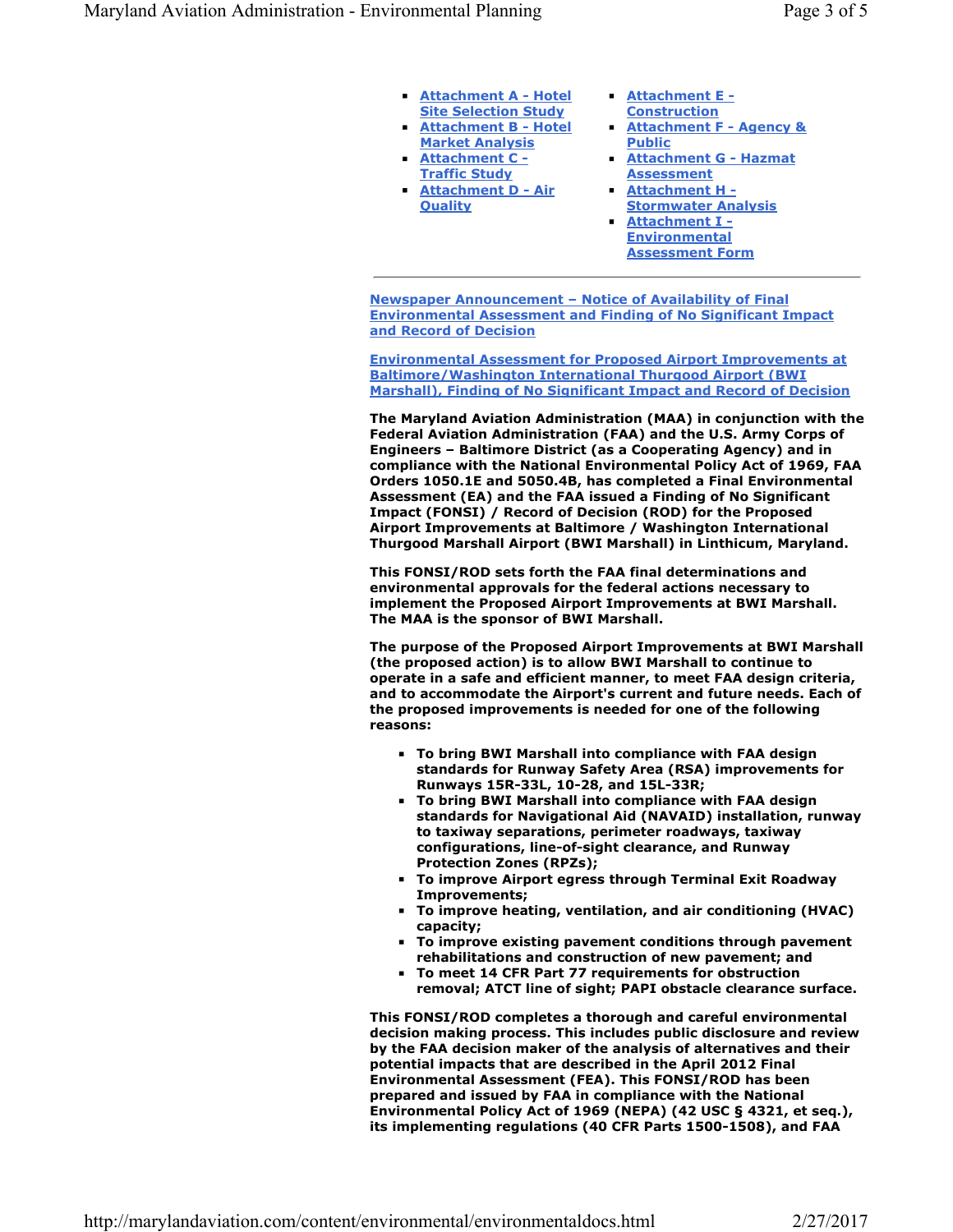**directives (Orders 5050.4B,** *Airport Environmental Handbook* **and 1050.1E,** *Environmental Impacts: Policies and Procedures).*

**This FONSI/ROD demonstrates and documents FAA's compliance with the procedural requirements for safety projects and other airport development. FAA arrived at these determinations by considering public and agency comments and reviewing the environmental analysis in the FEA and all other relevant documents that comprise the EA record. People interested in reading the Final Environmental Assessment for may make arrangements by calling the Manager, Environmental Planning in the MAA Office of Planning and Environmental Services at 410-859-7103 or click here**

**New Horizons, An Environmental Overview of BWI Airport The Maryland Aviation Administration has created an environmental overview for its neighbors and members of the aviation community who are interested in the airport, the environment and the delicate balance that exists between the two. Through this overview, the MAA hopes to relay to the public its commitment to environmental stewardship, regulatory compliance and responsible resource management. View the report.**

#### **Environmental Assessment for Proposed MAA Development at BWI Airport (2000-2005)**

**The MAA published a draft environmental assessment for its ongoing development on and near BWI Airport on August 30, 2000, to address the need for and potential environmental effects associated with the following proposed facilities:**

- ◾ **Terminal area parking and roadway improvements**
- **Terminal building additions**
- ◾ **Airside improvements**
- ◾ **New public parking garage**
- ◾ **New tenant parking facilities**
- ◾ **New consolidated rental car facility on New Ridge Road**
- ◾ **Maintenance support areas**

**The MAA published and distributed 75 copies of the draft environmental assessment on August 30, 2000. The two-volume document was distributed to the Maryland State Publications Depository Library Network, public officials, planning agencies, and to selected public library branches in Anne Arundel, Howard and Baltimore counties. The MAA accepted public questions and comments on the draft environmental assessment from August 30 to October 15, 2000, and held a public hearing on September 28, 2000, to invite comments from the public and answer any questions.**

**The MAA answered all questions and comments it received on the draft environmental assessment and furnished a copy to the FAA for approval on December 15, 2000. The FAA determined that the MAA had adequately addressed the potential environmental effects of the proposed projects and all public comments, and approved the environmental assessment on December 28, 2000. The final environmental assessment was distributed to all libraries, the Maryland State Publications Depository Library Network, public officials, and planning agencies that received the draft environmental assessment.**

**People interested in reading the approved Environmental Assessment for Proposed MAA Development at BWI Airport (2000- 2005) may make arrangements by calling the Manager, Environmental Planning in the MAA Office of Planning and Environmental Services at 410-859-7103 or click here.** 

**Environmental Assessment for Martin State Airport The MAA has proposed several facility enhancement and rehabilitation projects for Martin State Airport, such as new corporate hangars and the relocation of the air traffic control tower.**